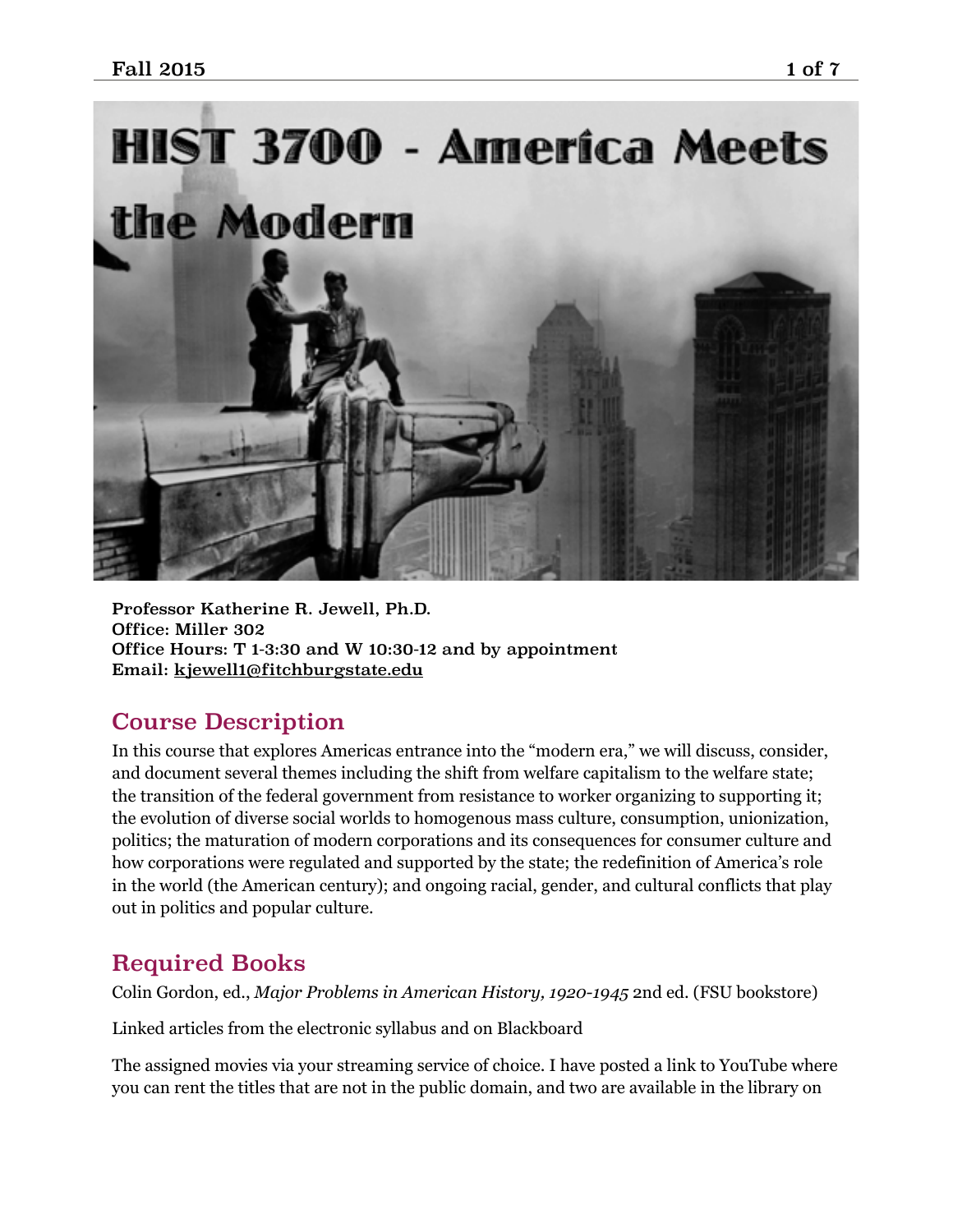reserve on DVD (I've tried to select films that are readily available), but you may use whatever method you prefer, including but not limited to Amazon, Netflix, iTunes, etc.

A free account at [wordpress.com](http://wordpress.com).

# Policies

*Attendance:* it's mandatory. Please notify all bosses, family members, and friends that you have a capstone course on Tuesdays from 11-12:15 and will be unavailable and not answering texts, phone calls, or emails during that time. A hybrid schedule allows us to dig deeply into the course content individual and as a group, but the downside is that if you miss one class it is akin to missing two in another class. If you have an illness, please notify me as soon as possible that you will not be in class so that I can adjust our plans accordingly, and we will discuss how to make up the missed work.

*Email:* is the best way to reach me. Please be aware that it may take me up to 24 hours on weekdays and 48 hours on weekends to respond. If you do not hear back from me, it is likely that the answer is available on the syllabus. If your email issue takes more than a paragraph to explain, please come see me in my office hours.

*In-Class Behavior:* this is a seminar. It will by-and-large be an informal space and we will be working in pairs or groups frequently. Do not mistake this informality and creative space as a license to be unprofessional. Your fellow students are your colleagues and I expect you to conduct yourself as you would in a place of business, as if they were your coworkers. Respectful

behavior means: no eating, no roaming around without purpose (if you need to use the restroom, please do so quietly), arriving on time and staying for the duration of class, no texting or taking phone calls, no surfing the web/facebook/twitter/whatever. Use common sense.

*Late Policy:* Late papers and assignments will only be accepted by prior arrangement. Late work will receive a penalty of one-third grade deduction per day late (i.e. an A becomes an A- after one day, and so on).

*Grading*: All grading is done using FSU's 4.0 scale. If you receive a numerical/percentage grade (e.g. 88%), it will be calculated using the corresponding GPA (3.3).

Fitchburg State encourages the full participation of individuals with disabilities in all aspects of campus living and learning. To support access and inclusion, Fitchburg State offers reasonable accommodations to students who have documented disabilities (e.g. physical, learning, psychiatric, sensory, etc.). If you require accommodations for this class, please provide

# **Grading Policy**

| Grades are awarded on a numerical scale as follows: |  |  |  |  |
|-----------------------------------------------------|--|--|--|--|
|                                                     |  |  |  |  |
|                                                     |  |  |  |  |
|                                                     |  |  |  |  |

| IN Incomple |  |
|-------------|--|

me with a copy of your Accommodation Agreement as soon as possible so that we can discuss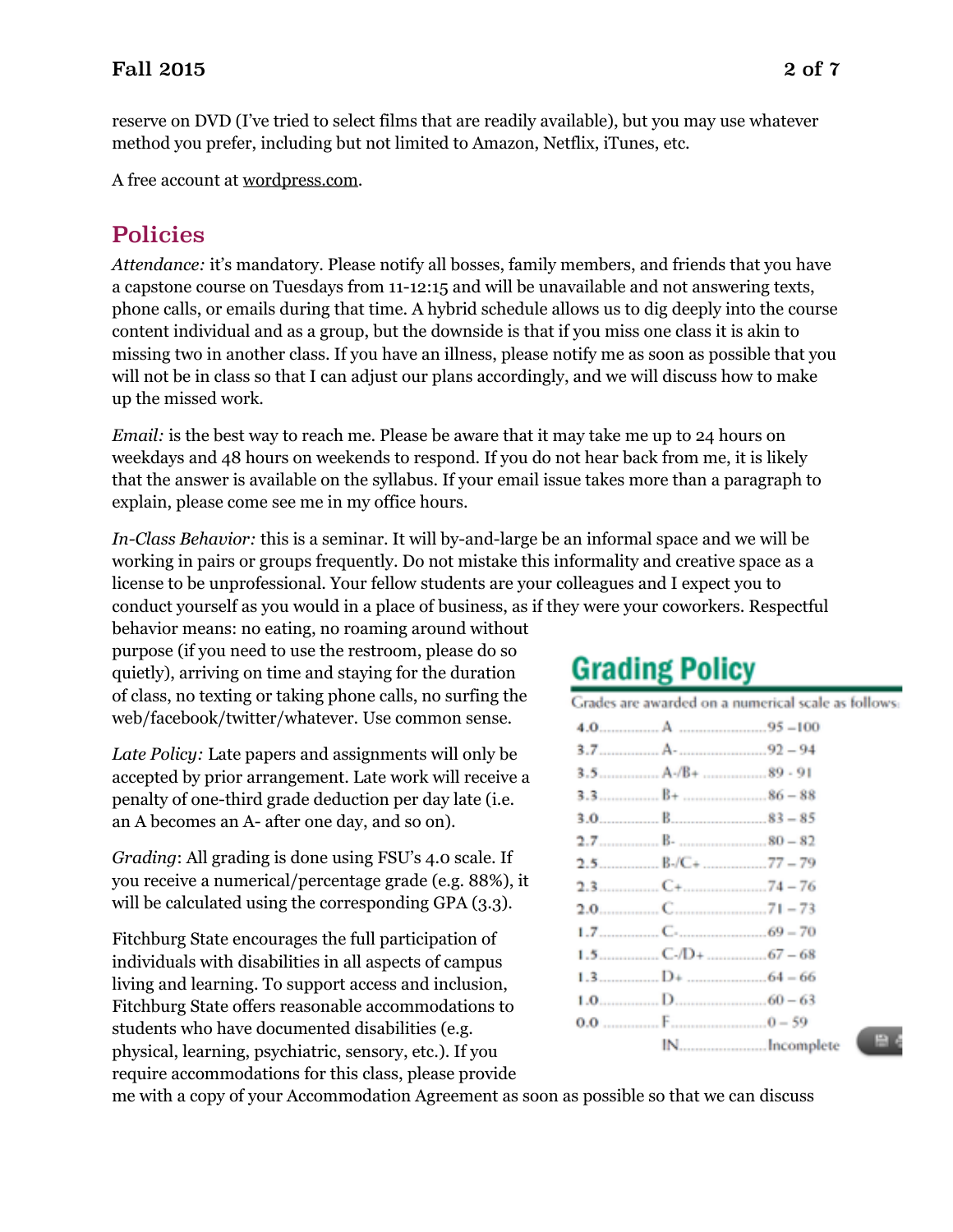## Fall 2015 3 of 7

your specific needs. Any information that you share with me will be held in the strictest confidence, unless you give me permission to do otherwise. If you require academic accommodations but do not have an Accommodation Agreement, contact Disability Services a.s.a.p. to establish your eligibility: www.fitchburgstate.edu/disability or 978-665-4020.

## Assignments

## **Weekly Memos - due each FRIDAY by 5pm (after that week's lecture/discussion)**

#### **(20%) 4 Movie Analyses (600-1000 words)**

For each week I have added a "Watch" category that lists a movie to watch. In our online component of the course, students will examine the evolution of American cinema in relationship to the broader themes of the course. In these posts, read the film in context; consider its artistic merits, themes, story, and production in light of the culture of Hollywood at the time and what you think American audiences (of different types) were interested in seeing when it was released. How does the film reflect other events or developments that you have learned about in the course and readings? Be sure to make specific connections and use examples. You may select which films you wish to write about, as with the articles below, but you need to read/watch all the assignments (see later note).

#### **(20%) 4 Article Annotations (600-1000 words)**

Each week on the syllabus I have listed some supplemental articles. Your task each week you elect to fulfill this requirement, in addition to the assigned readings for class, is to read one of the assigned articles after lecture/discussion that week and explain:

- The article's argument
- What you found notable about the evidence used
- How it compares/contrasts or adds additional insight into the broad topic covered in class

When professors put courses together, they have to make a lot of decisions about what to include. This is your opportunity to explain an event, concept, development, controversy, etc., that you think should be included in course content, or to add a new perspective into what has been covered.

If you do the math, you will note that there are TWELVE topics that we cover, which means you can skip FOUR weeks of writing…but be strategic: look at all your courses and plan out which weeks you will skip in advance, perhaps saving one for an unexpected illness or event. Even for the weeks you do not produce a memo, you are still responsible for having done the reading(s) and watching the movies.

**Grading:** These posts will be graded on a simple 0-4 scale, like a GPA. If you do not perform as well as you wish, you may complete extra posts to raise your grade (i.e. post on the four weeks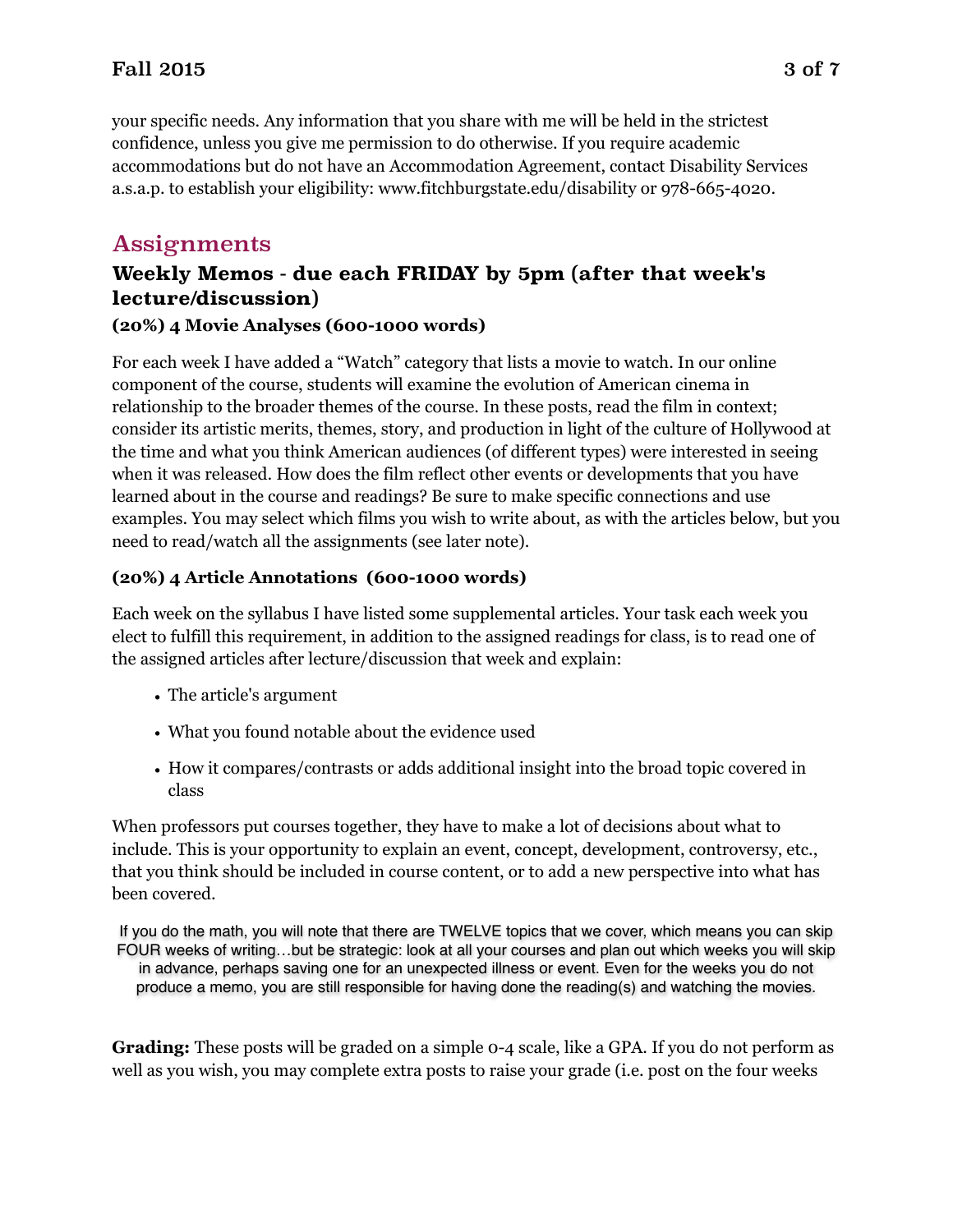## Fall 2015 4 of 7

**Learning Outcomes:** connecting primary sources to historical contexts and arguments; analyzing the features of art, media, and other primary sources; summarizing arguments and suggesting connections; deconstructing essays and uses of evidence; evaluating other students' work using set standards; recording conceptual information from lectures and synthesizing main points.

**Wordpress Skills:** tagging, categorization, image/media insertion, linking, writing for the web

## **Papers**

**(20%) Film Analysis:** Each week I will have a suggested film to watch on your own time. Take one of the films you have watched for class (or another film from the time period of your choosing) and put it into context, analyzing its themes, production, artistic modes, styles, etc., to shed light on the cultural politics and values of America at the time it was produced. You may turn in this paper any time during the semester, but if you turn it in before Week 12, you will have a chance to rewrite it to receive a better grade. This analysis should be 1200-1500 words and make reference to the relevant readings, as well as to the supplemental readings about Hollywood in the era of our course.

I will hand out some guiding questions and ideas for the movie analysis papers in week 2.

**(30%) Take Home Final:** Guided Research Paper, New Deal Mapping Entry, Thematic Exploration, or Name this Course (more information to be handed out in class)

**Learning Outcomes:** organizing arguments and evidence into a convincing narrative; conducting detailed and nuanced reading of evidence (primary sources); incorporating expert testimony and research to support an argument;

## **In-Class Discussion (10%)**

You must be present and sentient to receive credit, but to receive a good grade you must demonstrate your preparedness for class by speaking: this means responding to questions, asking questions, participating in small group work, being attentive (i.e. not texting on your phone, getting up and wandering off), and taking notes.

**Learning Outcomes:** articulation of ideas and opinions in public; listening to other points and formulating questions; sight reading of evidence and constructing intelligent responses and connections

# Schedule and Readings

For background and to provide additional context to what you learn in class, I suggest you review chapters 20-24 in the online textbook, American Yawp ([www.americanyawp.com\(](http://www.americanyawp.com).

## **9/8/15 - Introduction: The Modern Age**

## **9/15/15 - Country and City and Race/Ethnicity in the 1920s**

Reading Due for Class Discussion: Gordon, Ch. 6 documents 1-9. MacLean, "The Class Anxieties of the Ku Klux Klan" in Gordon, Ch. 6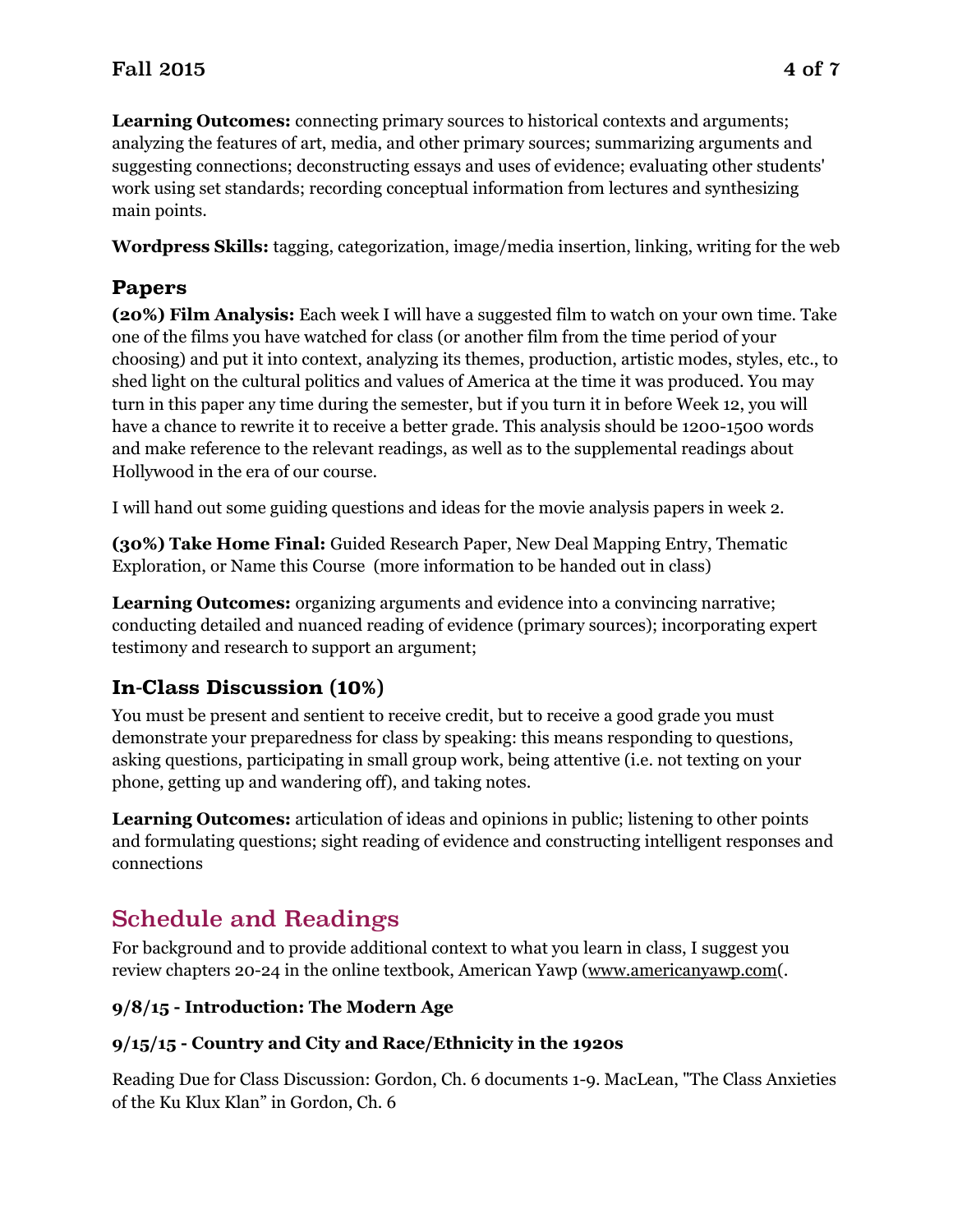Supplemental Reading for Wordpress Post: Ngai, "Nationalism and Immigration in the 1920s," or Montejano, "The Mexican Problem" essay in Gordon, Ch. 6

Watch: *Birth of a Nation* (1915) [\(archive.org\)](https://archive.org/details/dw_griffith_birth_of_a_nation); alternative, *Metropolis* (both are epic

## **9/22/15 - Politics in the New Era**

Reading Due for Class Discussion: Gordon, Ch. 2 documents 7 and 8; Ch. 3 documents 3-9. Halpern, "Welfare Capitalism in Packinghouses" and Alice Kessler-Harris, "The Uneasy Relationship between Labor and Women" in Gordon, Ch. 3

Supplemental Reading for Wordpress Post: Hawley, "Herbert Hoover and the 'Associational State'" or Ladd-Taylor, "Maternalism, Feminism, and the Politics of Reform in the 1920s" essay in Gordon, Chapter 2

Watch: *The Immigrant* (1917) (YouTube); *The Kid* (1921) (YouTube)

## **9/29/15 - The New Economy and the Culture of Consumption**

Reading Due for Class Discussion: Gordon, Ch. 4, documents 1-6, 8. Glickman, "The Politics of Consumption in the 1920s" and Marchand, "The Culture of Advertising" in Gordon, Ch. 4

Supplemental Reading for Wordpress Post: excerpt from Beth Bailey, *From Back Porch to Front Seat*

Watch: *I'm No Angel* (1933) ([online](https://www.google.com/url?sa=t&rct=j&q=&esrc=s&source=video&cd=1&cad=rja&uact=8&ved=0CB0QtwIwAGoVChMI_e-4g7m4xwIVy8-ACh13bwnO&url=http%3A%2F%2Fwww.dailymotion.com%2Fvideo%2Fx21wa43_i-m-no-angel-1933_shortfilms&ei=NjHWVf38H8ufgwT33qXwDA&usg=AFQjCNH_-kI96jrP0UFSGNhwgFWr2_utvw&sig2=mB5-jQn9QiOhfQ2V6isc_w)*) (and* [this overview of pre-code Hollywood](https://www.nytimes.com/books/first/d/doherty-hollywood.html)*)*

## **10/6/15 - Causes of the Great Depression**

Reading Due for Class Discussion: Gordon, Ch. 7 documents, 1-6. Himmelberg, "Understanding the Depression" essay in Gordon, Ch. 7

Supplemental Reading for Wordpress Post: excerpt, Lisabeth Cohen, *Making a New Deal*

Watch: *The Public Enemy* (1931) ([YouTube for \\$2.99\)](https://www.youtube.com/watch?v=pY7ni9euA_0)

## **10/13/15 - Americans in Economic Catastrophe**

Reading Due for Class Discussion: Gordon, Ch. 9 documents 1-5; Ch. 10 documents 1-6. Milkman, Women's Work in Hard Times, Gordon Ch. 10; Chauncey, "The Campaign Against Homosexuality," Gordon Ch. 10

Supplemental Reading for Wordpress Post: Reagan, "Reproductive Practices and Politics" Gordon, Ch 10

Watch: *It Happened One Night* (1934) [\(YouTube for \\$2.99\)](https://www.youtube.com/watch?v=6M_mskKPbgU) and read The Motion Picture Production Code (1930) *[\(this code began to be regulated in 1934; after 1930 it was volun](http://www.asu.edu/courses/fms200s/total-readings/MotionPictureProductionCode.pdf)tary, see previously posted article* [here](https://www.nytimes.com/books/first/d/doherty-hollywood.html)*)*

## **10/20/15 - Dr. New Deal**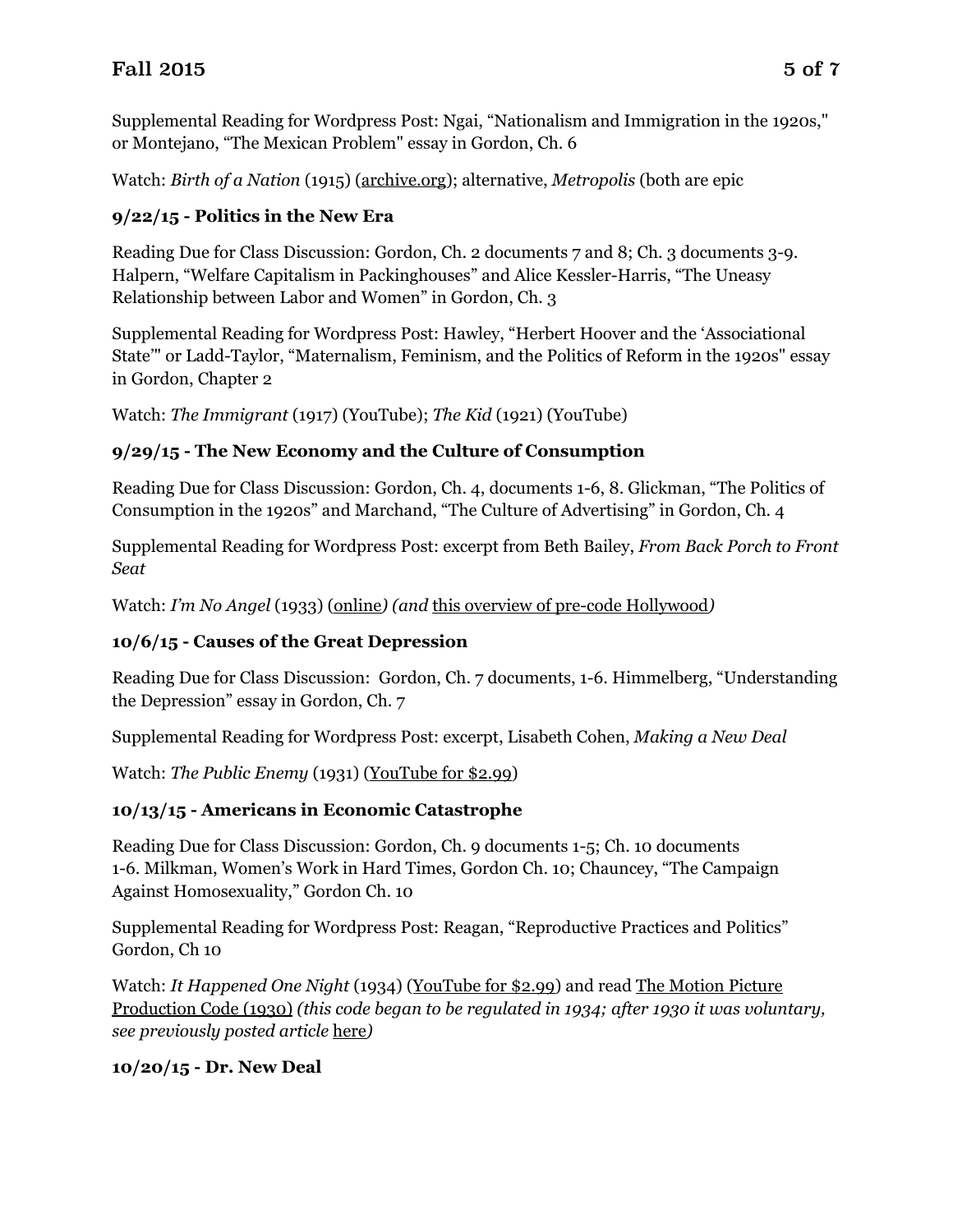Reading Due for Class Discussion: Gordon, Ch. 9, documents 6, 7; Ch. 10 documents, 1-4. Conkin, "A New Deal for Agriculture," essay in Gordon, Ch. 9; Katznelson, "When Affirmative Action Was White," essay in Gordon, Ch. 11

Supplemental Reading for Wordpress Post: Kennedy, "What the New Deal Did," or Linda Gordon, "Men, Women, and Assumptions of American Social Provision" in Gordon, Ch. 11

Watch: *The Gold Diggers* (1933) [\(YouTube for \\$2.99\)](https://www.youtube.com/watch?v=wfDhlu06NVU)

#### **10/27/15 - Americans and Reforming Industrial Capitalism**

Reading Due for Class Discussion: Gordon, Ch. 11 documents, 5-8; Ch. 12 documents 1-7. Faue, "Gender and Community in the Minneapolis Labor Movement" and Honey, "Race and Unionism: The CIO in the South" in Gordon, Ch. 12

Supplemental Reading for Wordpress Post: Horowitz, "Organizing the Packing Houses" in Gordon, Ch. 12

Watch: *Modern Times* (1936) [\(YouTube\)](https://www.youtube.com/watch?v=_jLHVT0-GgM)

#### **11/3/15 - The Unraveling of Reform?**

Reading Due for Class Discussion: Gordon, Ch. 13 documents, 1-9. Brinkley, "Dissidents and Demagogues," and Gordon, "Business vs. the New Deal"

Supplemental Reading for Wordpress Post: Michael Denning, "'Who's Afraid of the Big Bad Walt?': Disney's Radical Cartoonists," in *The Cultural Front: The Laboring of American Culture in the Twentieth Century* (London and New York: Verso, 1997), 403-422. (link [here](https://www.dropbox.com/s/hlh8yitacm5ls7z/denning%20and%20disney%20strike.pdf?dl=0))

Watch: *Mr. Smith Goes to Washington* (1939) [\(archive.org\)](https://archive.org/details/MrSmithGoesToWashington1939480x360)

#### **11/10/15 - American Foreign Policy in the Interwar Years**

Reading Due for Class Discussion: Gordon, Ch. 8 documents, 1-8. Costigola, "Foreign Policy and Cultural Expansion" and Rosenberg, "The Dilemmas of Interwar Foreign Policy", and Cathal J. Nolan, "'Bodyguard of Lies': Franklin Roosevelt and Defensible Deception in World War II" in Nolan, ed., *Ethics and Statecraft*. (available [here](https://www.dropbox.com/s/su8jfii1exgcqmg/nolan.pdf?dl=0)) —Nolan is also available for your Wordpress post, but I want to discuss it in class.

Watch: *The Great Dictator* (1940) [\(YouTube](https://www.youtube.com/watch?v=AfVZR8uT054))

#### **11/17/15 - Dr. Win the War**

Reading Due for Class Discussion: Gordon, Ch. 14 document 1, Ch. 15 documents, 1-3, 5, 6. Sherry, "Mobilization and Militarization" and Brinkley, "World War II and American Liberalism" in Gordon, Ch. 15

Supplemental Reading for Wordpress Post: excerpt from Paul Kennedy, Engineers of Victory (pdf)

Watch: *Casablanca* (1942) [\(YouTube](http://www.youtube.com/movie?v=0KGOB1WIjRs) and elsewhere for \$2.99 and on reserve in the library)